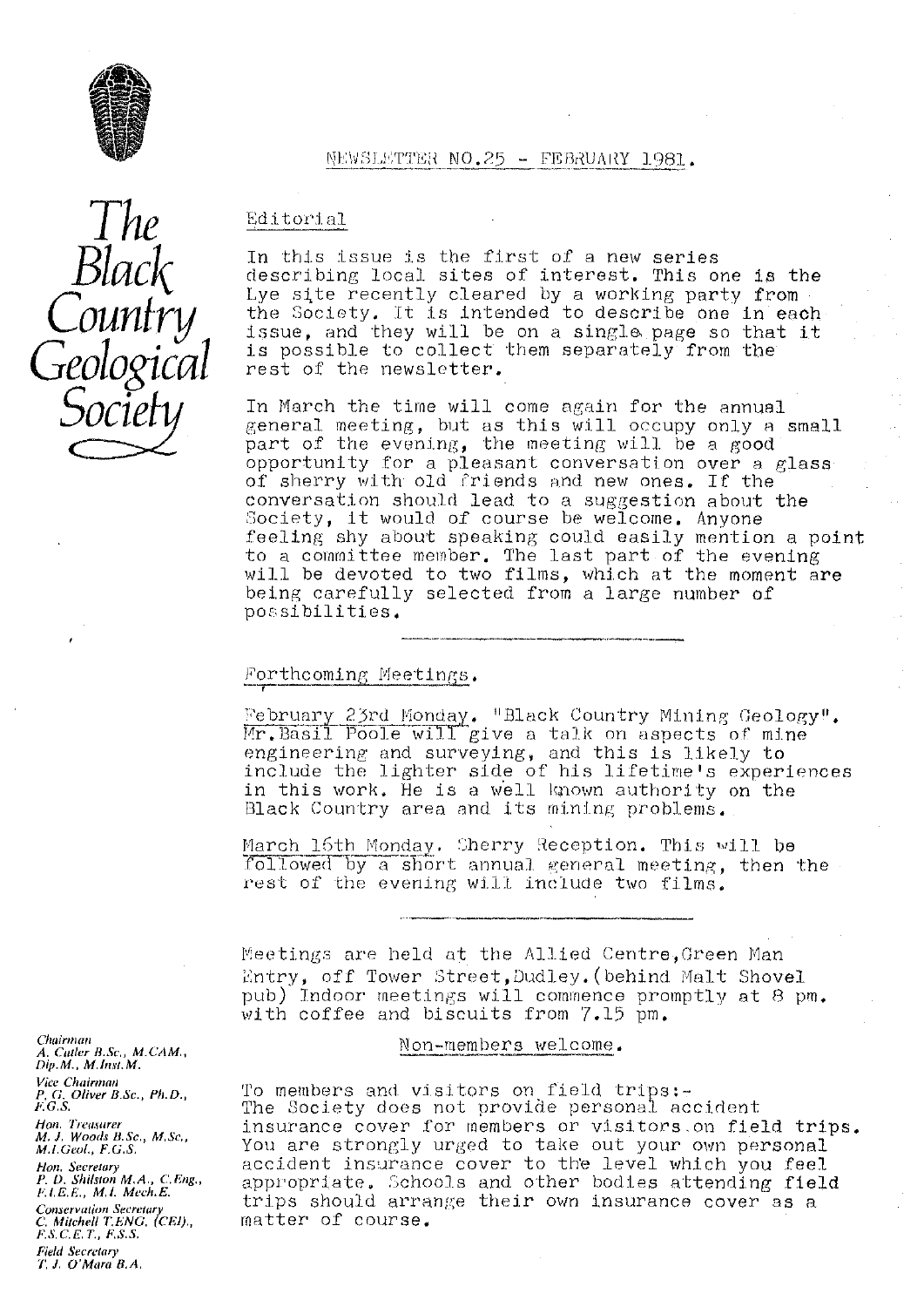#### Future Programme.

April 12th Sunday. Field trip o the Malvern Hills. Leader Lo the Malvern hills, mead Department of Geology, Wolverhampton Polytechnic. This meeting will concentrate on the Silurian in preference to the Malvernian. The itinerary will include Hereford, Beacon, Gullet Quarry, Hollybush Hill, and other exposures towards Ledbury. Departure from Allied Centre at 10 am. and from British Camp at 11 am.

Ma<sup>y</sup> 15th - 17th. (Please note that  $\frac{1}{\text{date had}}$  to be changed) Weekend field trip to worth Wales based on Dolgellau. Leader Mr. Denis Rates of Aberystwyth University. Because of the change, details of hotel and itinerary are not quite ready, and members needing details before the next newsletter are asked to contact Paul Shilston (021-459-3603)

May 18th Monday. Members' Night. Several short talks, expected to include some volcanic landscapes.

June 14th Sunday. Field trip to the Cotswolds.

June 29th Monday. Evening field  $\frac{1}{\pi}$  to  $\frac{1}{\pi}$  site of local interest led by Alan Cutler.

July 12th Sunday. Visits to Chatterly Whitfleld Mining Museum and to the Gladstone Pottery Museum. There will be a coach if there is sufficient demand.

Committee Meetings:- All at 8 pm.

| General                        |                            | Conservation                                         |
|--------------------------------|----------------------------|------------------------------------------------------|
| March                          | $-2$ .                     | March 30.                                            |
| April<br>June<br>Sept.<br>Nov. | -13.<br>22.<br>$-7.$<br>9. | April 27.<br>July 13.<br>28.<br>Sept.<br>Nov.<br>23. |

### Field Trip to the Wrekin.

# Oct. 5th.1980. Leader Mr.A.<br>Jenkinson.

About 30 members met in Forest Glen car park, conveniently situated within the first quarry to be studied. It is in Uriconium volcanic sediments of late Precambrian age, probably about 1000 m.y. old. Their origin is unknown. The sequence of beds within the quarry dips N. towards the back of the quarry, into Lawrence. Hill. The axis of the Precambrian volcanics is NE-SW and the rocks are mostly pyroclastics, ranging from ashes to agglomerates, some with the bombs weathered out. Near the top of the quarry is a lava flow, topped by more bedded ashes. Near the road, on each side of the quarry is a dolerite dyke. This is intruded into:a fault plane which shows slickensides and brecciation.of the country rock, with some quartz veining.

A mile away round the hill, a second stop was made at a working quarry in the rhyolite lava which forms the main part of the hill. Depending on the state of quarry working, this quarry shows the unconformity at the Wrekin fault, but we were unlucky since spoil covered it. Several fault planes are involved in this area, and Wrekin quartzite is being quarried on the far side. Basal conglomerates containing rhyolites and green chloritic volcanic pebbles, and flow banded rhyolites, produced many appreciative remarks for their sheer beauty as well as their. geology. The extent of the dolerite dyke in the centre of the quarry face was studied, and the sequence and dyke were the same as over the hill in Forest Glen.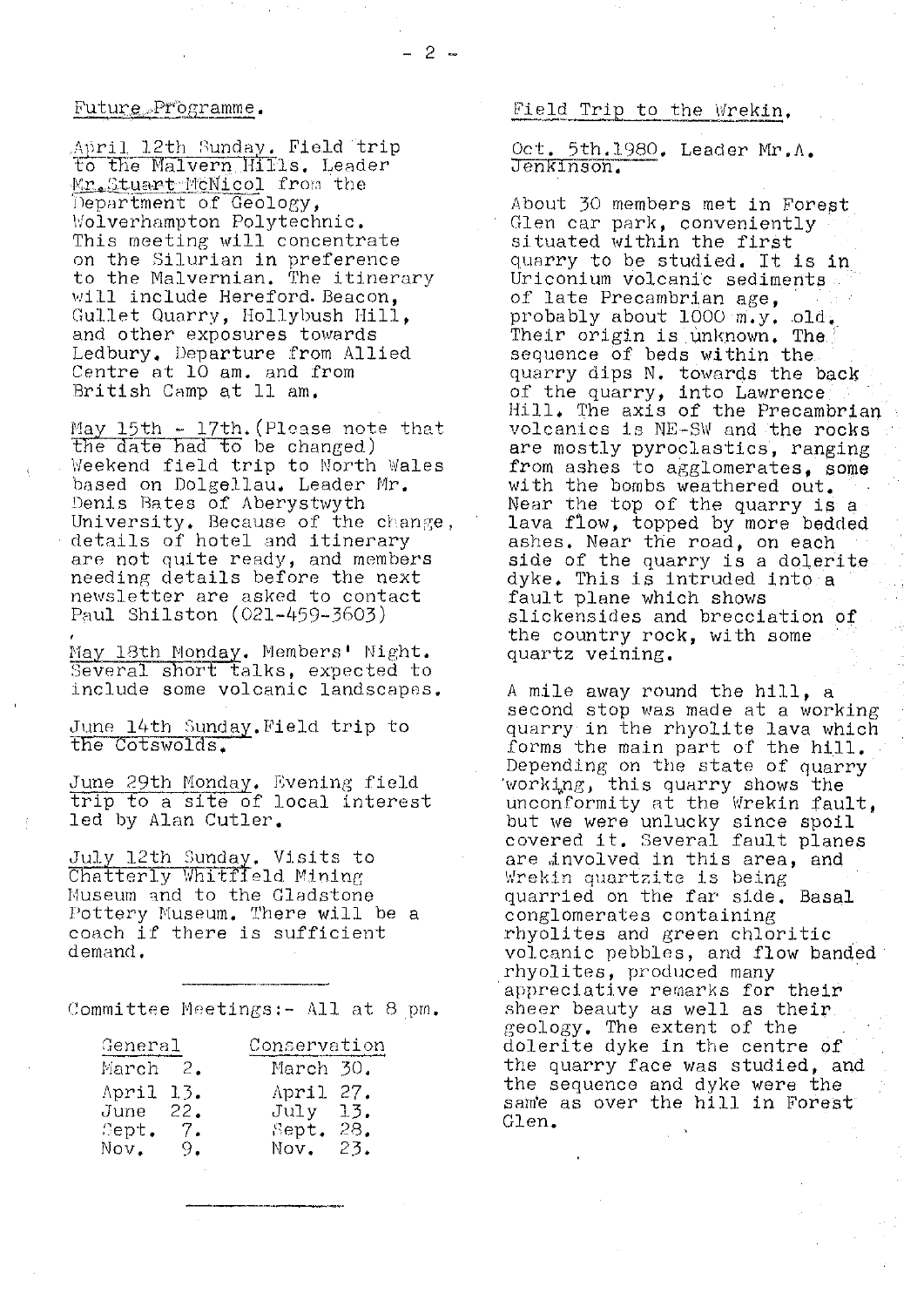- 3 -

Across the track could be seen the next quarry, immediately beyond the unconformity. A high cliff of huge beds of Wrekin quartzite and a fault plane faced us at the back of this quarry, beyond. which was Granophyre. The Wrekin quartzite was displaced a little to the east, showing polished white slickensides, The thin profile of a leached podsol soil was seen on top.

Lunch was taken in the nearby fourth quarry, An extensive exposure of ripplemarks, dipping at about 35 degrees, extended for most of the cliff on one side, with other layers below it like the pages of a book. Once again we marvelled at the enormity of natural features on which our insignificant selves perched with sandwiches. The sediments showed upward fining in many beds, some starting with a basal. conglomerate and ending with sediments too fine to see with the naked eye.

The Wrekin quartzite is Basal Cambrian, and Middle Cambrian sediments are not exposed, We crossed a steep wooded valley to Maddocks Hill, which is flanked by Shineton Shales of the Upper Cambrian. Maddocks Hill is formed by an intrusion of Camptonite, 90 yards by two miles, and of unknown depth. It might appear to be a dyke, but as the Shineton Shales dip vertically here, it is probably a sill. It makes excellent roadstone.

At the entrance to the quarry, the grey Shineton Shales were studied especially for the early graptolite Dictyonema flabelliforme, but none was found, Again the snags of a. working quarry were demonstrated, since rock had been dumped on a known fossiliferous outcrop,

Contact metamorphism was observed near the shales-Camptonite junction. The grain of the Camptonite was fine, flinty or even glassy there, but increased in grain size over the. next few inches.

Camptonite is a plutonic rock of the lamprophyre group, named.after the Campton Falls of New  $\texttt{Hampshire}, \ \texttt{U.S.A.}$  Lamprophyres are usually found as dyke rpcks,• containing ferromagnesian minerals as dark micas, augite, hornblende and olivines, in various stages of late metamorphic alteration. Feldspars vary with the sub-group, and there is no quartz. They represent unusual, highly specialised magma fractions. Camptonite is a type which contains plagioclase, albite,or orthoclase; and at least augite and hornblende, The lack of quartz increases the dark appearance of the rock, and the colour ranged from deep pink to almost black, but with no obvious distribution change. around the extensive quarry.

Further along the track, a very overgrown linear depression represented the Carboniferous Limestone outcrop, which had been quarried for about two miles towards Little Wenlock. The rock could hardly be seen, except in one depression which resembled a natural swallow hole. Coal mines had existed a couple of fields away to the east, and an occasional limestone adit had been worked below the.coal measures there. The limestone is sandy, representing a shore deposit of the St.George's Land Massif, and more akin to the Pennine type than to that of Titterstone Clee or the Forest of Dean.

The day was spent entirely on foot, and members werq most grateful to Andrew Jenkinson for the interest and enjoyment which he gave.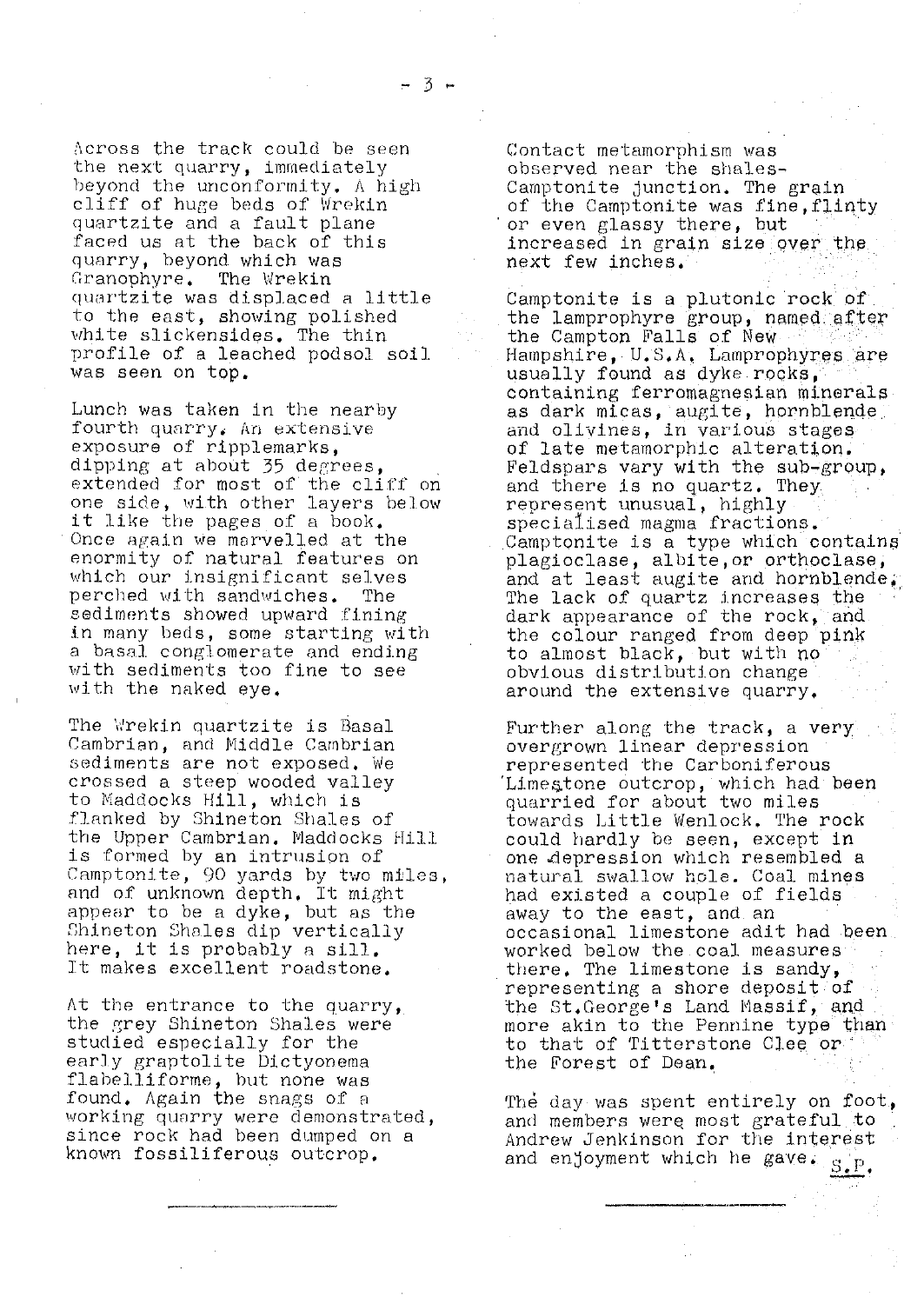#### Success Story

Margaret Oliver, who is a founder member of the Society<br>and was also one of the original committee members, has obtained her Qualifying M.Sc.from Birmingham University. This was in December, and she has decided to proceed towards her Ph.D. She originally graduated from Bristol University.

Anyone who has attempted to arrange years of serious academic study around their other commitments in life, will appreciate the extent of the determination, stamina, and<br>family support which is required in addition to the necessary ability.

We send her many congratulations, and very best wishes for the second stage of her research.

Book advertisment:-

"Natural History of Fossils" by Chris Paul. Part of the World Naturalist Series of Weidenfeld Publishers Ltd. The paperback<br>version of this book costs £5.95. It has been offered to the Society at a reduced bulk rate if at least 10 are ordered - but it must be sold at the full rate. The profit would go to the Society funds. The book includes studies of fossil associations, faunal provinces and succession, the origin of life, rock dating, past climates, and astronomical theories. Please contact Paul Shilston.

#### Geological Society of London

A letter has been received from Dr.P.Toghill, who is secretary of its Conservation Committee, with regard to the co-ordination of conservation matters on a national basis, as well as to promote site documentation. Colin Mitchell will represent B.C.G.S.

# Further Geological Holidays.

- 1. Bristol University Extra-mural<br>32 Tyndall's Park Road, Bristol BS8 2HR.
	- a) Cancel Naples Visit substitute June/July field course in Iceland.
	- b) Practical stratigraphical correlation techniques. County Museum, Dorchester. Non-resident. March 13-17.24.50
	- c) Geological studies in Somerset and Dorset, Dillington House College.May 1-3.£29.50.
	- d) Old Red Sandstone Geology of S. Pembrokshire. Based at Tenby.Feb.20-22.£3.60 plus accommodation.
	- e) Lake District. Based at Keswick. May  $8-11.26$  plus accom.
	- $f)$  Dingle. S.W. Ireland. Oct. 15-20. No cost stated.
- 2. Phillips Tutorials Frogs Gutter,<br>The Bog, Minsterley, Shropshire. Geological Holidays. Res. in hotel. or non-res. Tuition or not.

April 5-10. July 19-24.  $Aug.30-Sep.4. Nov.1-6.$ 

3. Losehill Hall, Castleton<br>Derbyshire \$30 2WB(Peak National Park Centre)

> Mines of the Peak District March 6-8 £39.50.

- 4. Flatford Mill Field Centre East Bergholt, Colchester, Essex, CO7 6UL.
	- a) Coral Reefs in the Red Sea<br>Elat, Israel.May 16-30.
	- b) Icelandic Landscape. Two weeks in Iceland.July 30-Aug.13.
- 5. University of St.Andrews,<br>3, St.Mary's Place, St.Andrews,<br>Scotland.KY16 9UY.(Mrs.Balfour)
	- a) Reading rocks geology for beginners. Lectures,<br>lab.work, films, field trips.  $July 25 - Aug.1.$
	- b) Field study, Scottish Highlands, advanced course. July 11-18. Ullapool, Ballachulish, St.Andrews.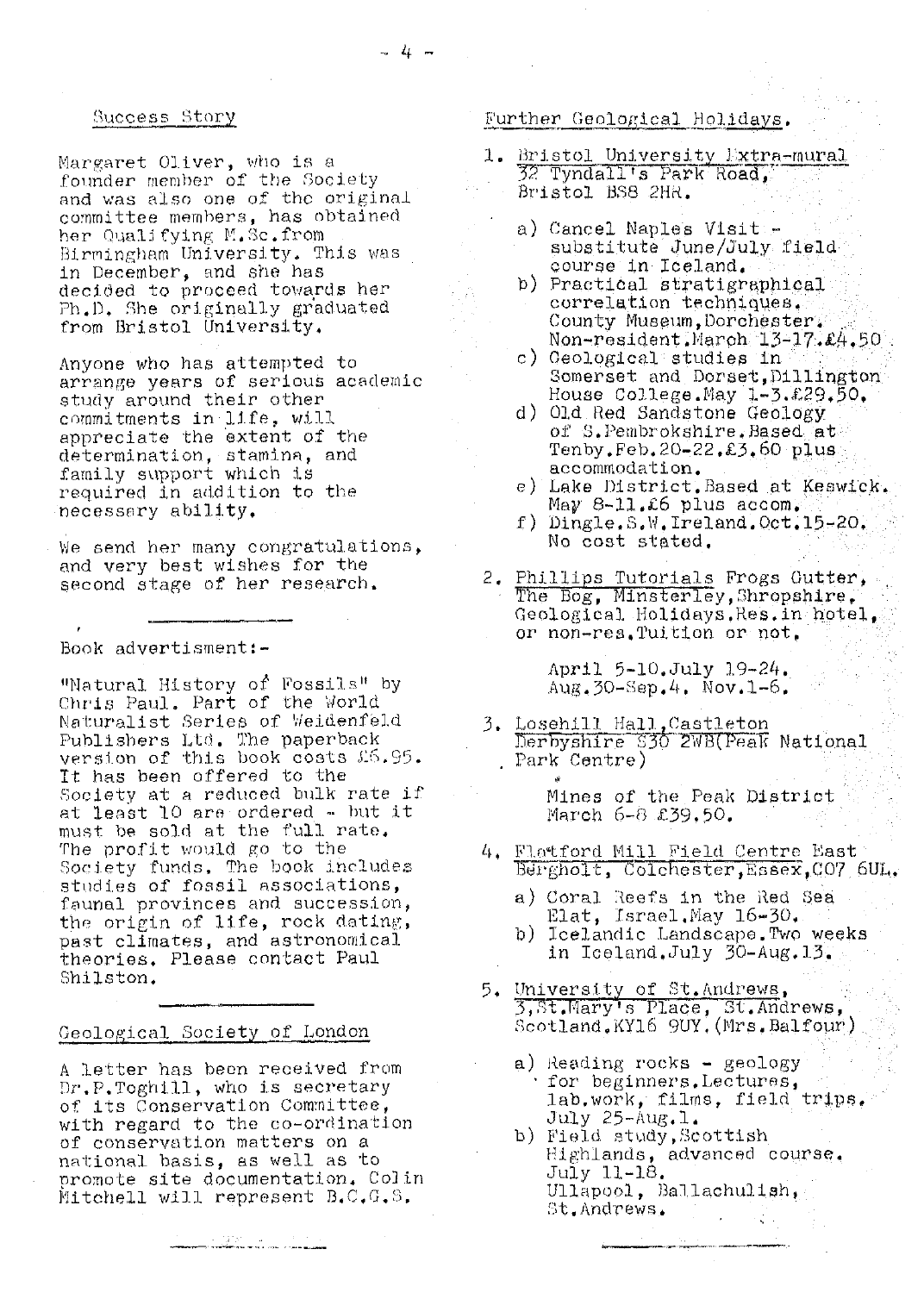#### BLACK COUNTRY GEOLOGICAL SOCIETY.

Notice is hereby given that the sixth Annual General Meeting will be held on Monday 16th. March 1981 at 8pm in the Allied Centre, Green Man Entry, off Tower Street, Dudley.

#### AGENDA .

- 1. Apologies for absence.<br>2. Minutes of the AGM hel
- 
- 2. Minutes of the AGM held on 6th. March 1980.<br>3. Statement of Accounts and Treasurer's repo: Statement of Accounts and Treasurer's report.
- 4. Annual report.
- 5. Election of Officers and Committee.
	- (a) Chairman.
	- (b) Vice chairman,
	- (c) lion.Treasu.rex.
	- (d.) Hon.Secretary.
	- (e) Conservation Secretary.
	- (f) Field Secretary,
	- $(g)$  Three committee members.<br>(b) Hone Auditor
	- (h) Hon. Auditor.
- 6: Proposal to iucreaee the annual subscription as recommended by the Committee.
- $7\cdot$ ny other business.

The retiring officers and committee are  $\cdot$ 

Chairman Vice chairman Hon. Secretary Hon. Treasurer Conservation Secretary C Mitchell Field Secretary Committee Members

A Cutler Dr P G Oliver P D Shilston **M** J Woods T O'Mara J Easter Mrs A «Harrison D L Reynolds

Editor:- Sheila Pitta, 4 Sisk:in Road, Fedmore, Stourbridge, West Midlands, DY9 7HU.

FILM NIGHT: We hope to hire the B.B.0 "Horizon" Film of the 1980 Mount St.Helens eruption in`North America for our Film Night. Failing this the likely topic is Marine Oil Exploration and Production from the Shell Film Library.